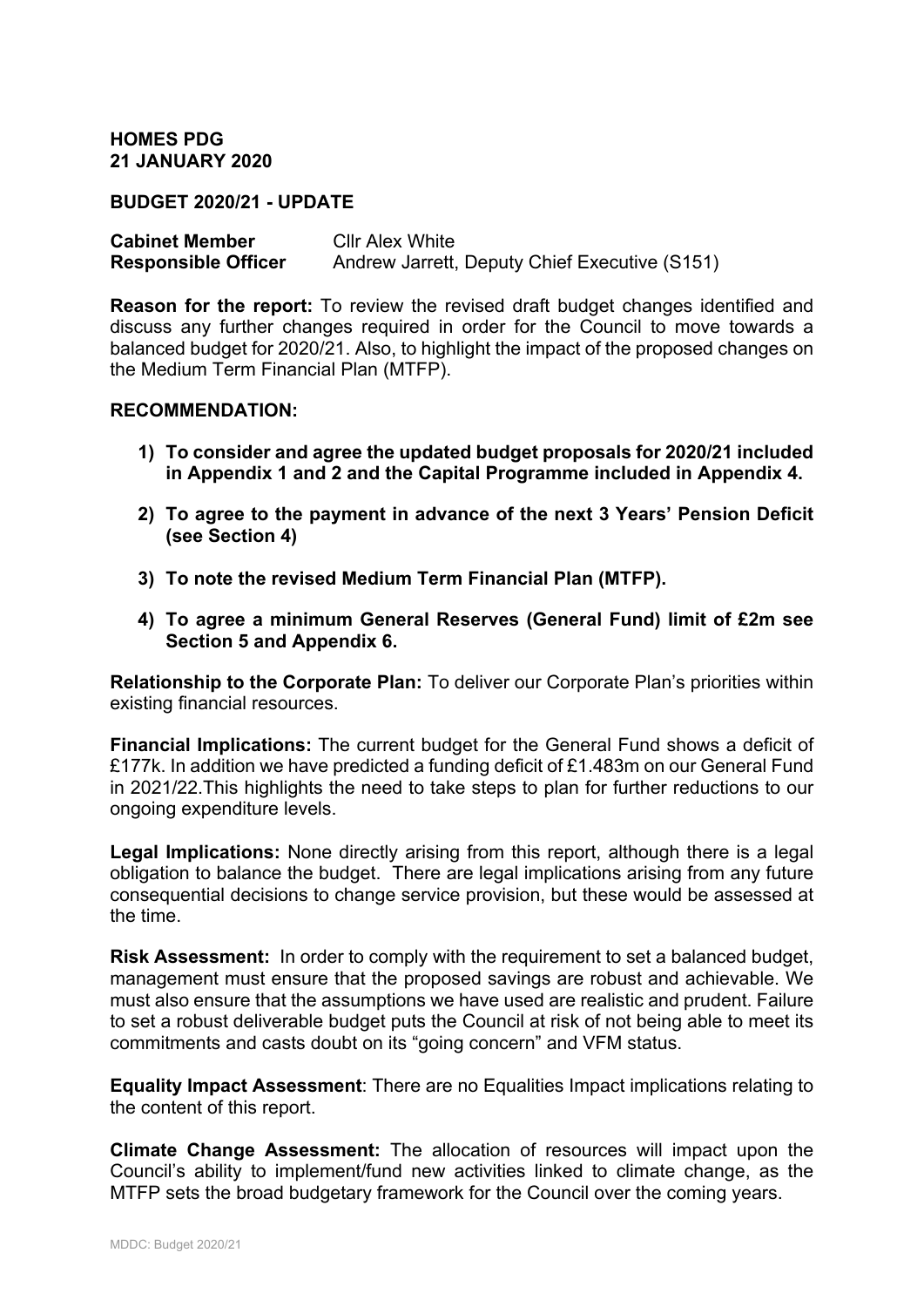# **1.0 Introduction**

- 1.1 As this Report has been compiled, we have just received the Provisional Settlement from Central Government for 2020/21. The Provisional Settlement has confirmed the assumptions we have made in our budget setting. Members will recall that we are expecting only a one-year settlement as the Fair Funding Review and Business Rates Baseline reset has been delayed by a year. The Provisional Settlement has brought us an additional £88k in Business Rates in relation to previous years' assumptions. Due to the uncertainty of the baseline reset in 21/22 and the fact that we do not confirm our Business Rates levels until the end of January, we are proposing to put these funds in the Business Rates Smoothing Reserve which helps address the volatility of Business Rates and the impact of appeals.
- 1.2 Within our assumptions we have increased the Council Tax on a Band D property by £5. The Provisional Settlement has confirmed this will be within the referendum limits which have previously stood at 1.99% but in recent years have been higher with an additional choice of £5 for Shire districts. This would give us an extra £28k over the 1.99% limit
- 1.3 We have also based our New Homes Bonus (NHB) income on the current methodology. Although we are prudent in limiting the amount of NHB we use to support our revenue services, we need the future funding stream to support our capital projects.
- 1.4 The Provisional Settlement confirmed our fears that NHB will be eliminated over the next 3 years and there is no confirmation of a replacement. This is a significant risk to our Capital Programme funding. Below is a table showing how NHB has reduced over the last few years.



*NB. 16/17 was the first and only year we received 6 years' payment. Followed by 5 years' in 17/18; 4 years' in 18/19, 19/20 and 20/21. We believe we will receive 2 years' in 21/22; 1 in 22/23 and then nil 23/24. From 17/18 councils have also suffered a 0.4% top-slice of growth.*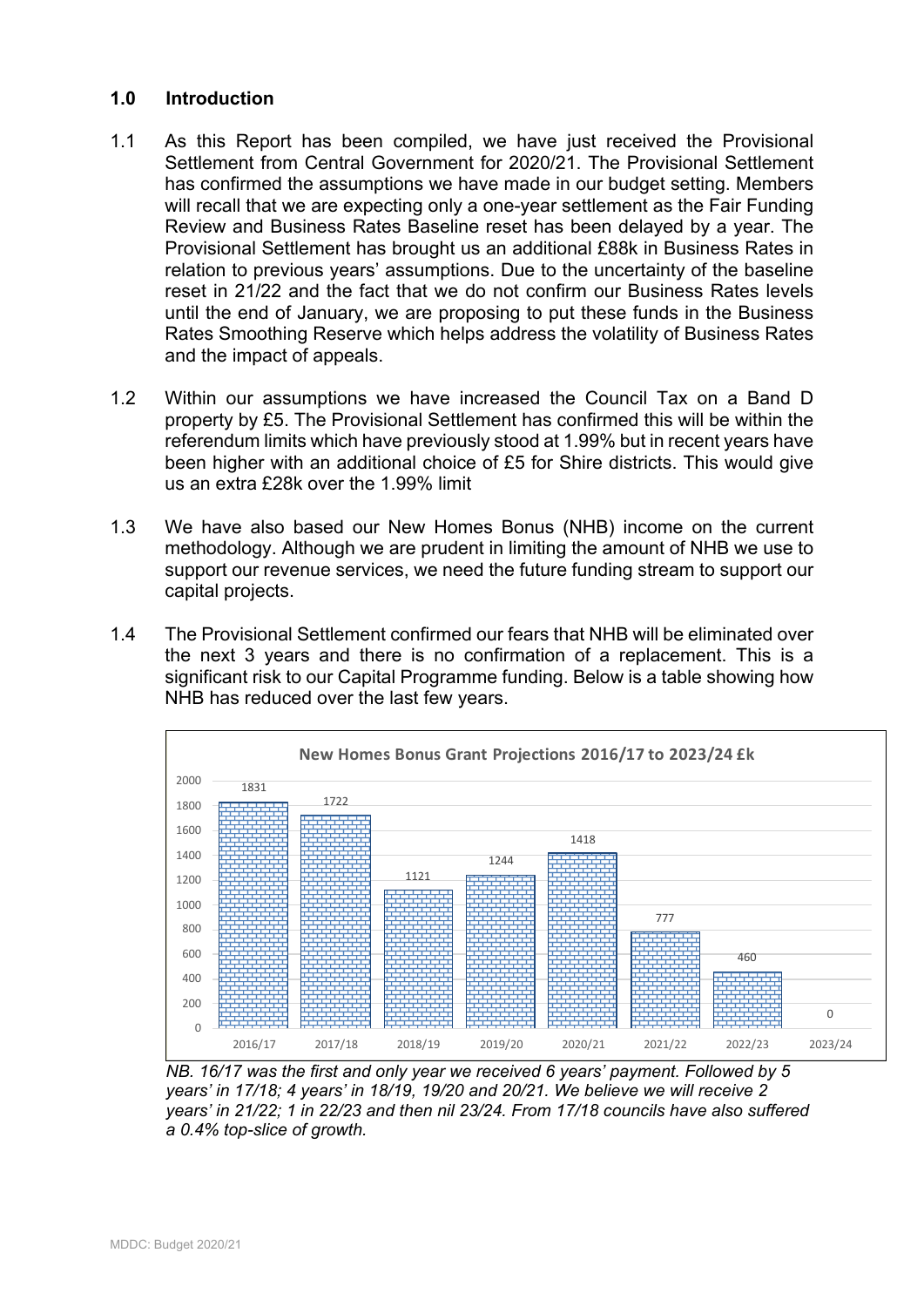# **2.0 2020/21 General Fund Budget – Revised Position**

- 2.1 Since the first round Cabinet and PDG meetings the Finance team and Group Managers have been revisiting a range of budgets to deliver more savings or increase income levels. These options will have been discussed with the relevant portfolio holders.
- 2.2 The table below shows the position that was reported to Cabinet in October 2019 and highlights the movements since then to arrive at the current budget gap position. A more detailed view is shown in Appendix 2.

| <b>Movements</b>                                   | <b>Amount £k</b> |
|----------------------------------------------------|------------------|
| 20/21 Budget Shortfall (Cabinet Report 17/10/19)   | 346              |
| <b>Further Cost Pressures identified</b>           | 293              |
| <b>Additional Savings identified</b>               | $-613$           |
| Change in Pensions Lump sum and rate               | 41               |
| <b>Additional Rural Services Delivery Grant</b>    | $-92$            |
| Reduction (net) recharge to HRA                    | 100              |
| Minimum Revenue Provision (MRP) reduction          | $-10$            |
| Pensions Deficit - upfront payment                 | $-32$            |
| Impairment of 3Rs loan                             | 131              |
| <b>Business Rates Forecast adjustment</b>          | 261              |
| Use of Earmarked Reserves - for specific pressures | $-248$           |
| Draft budget gap for 2020/21                       | 177              |

### **Table 1 – Reconciliation of Major 2020/21 Budget Variances**

## **3.0 Consultation**

3.1 Members will be aware that we undertook a Public Consultation alongside our budget setting process to capture the priorities of our communities. This has helped inform our deliberations and ensure that we understand what is most important to our council taxpayers and in particular, the services they want us to protect wherever possible.

## **4.0 Pension Fund**

- 4.1 We have been notified by the Devon Pension Fund that the employers' contributions for 20/21 will need to increase from 14.7% to 16.6% this adds £177k to our costs but is partly offset by a reduction in our lump sum payment of £134k. This is reflected in the detailed Gap Tracker (Appendix 2).
- 4.2 We have also been given two options by the Pension Fund to reduce our future lump sum payments by paying in advance. Option 1 allows us to make an advance payment but this would be spread over the whole of the deficit period. Option 2 which is our preferred option allows us to pay 3 years' deficit lump sum payments in advance and to take a 4.5% reduction in the lump sum cost. With our return on investments generally providing less than 1%, this is an attractive proposal to reduce costs. In-keeping with accountancy practice, the benefit and cost would be spread across the 3 years although the cash will be paid in one tranche. This would reduce our budget gap by c£32k for each of the next 3 years.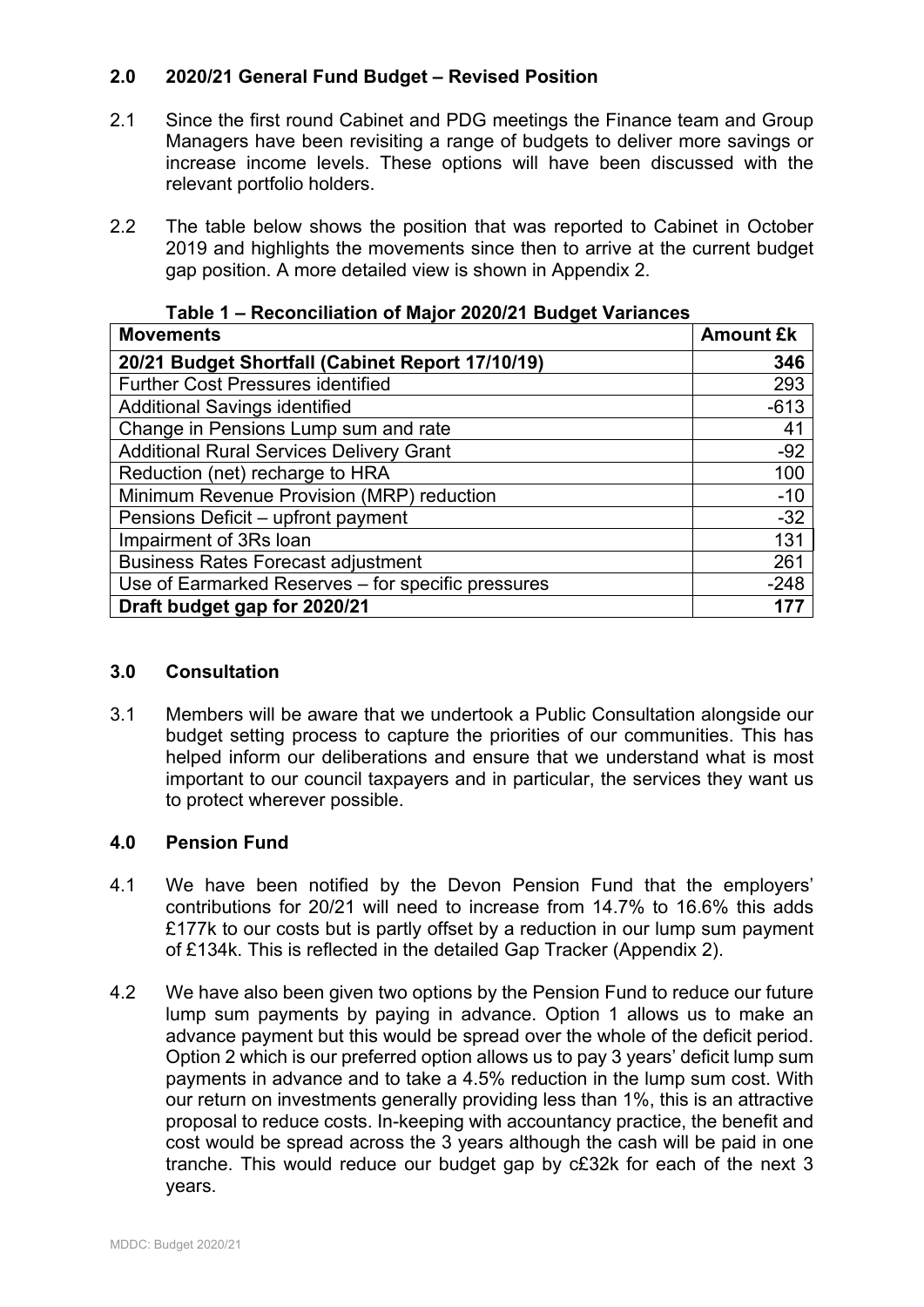4.3 Members are asked to approve Option 2 in the recommendations.

### **5.0 Minimum Level of Reserves**

- 5.1 Budget Setting is a good time to consider the level of reserves required to fund known pressures (from earmarked reserves) and adhoc pressures which would need to be found from General Reserves.
- 5.2 We have undertaken a review of General Reserves. The methodology used and recommendation of a minimum level of £2m is shown in Appendix 6.

### **6.0 Medium Term Financial Plan (MTFP)**

6.1 The table below shows the effect of the proposals in this budget report on the MTFP over the next four years.

| <b>MDDC MTFP Document Table - MTFP Summary</b> |                |              |              |                |              |
|------------------------------------------------|----------------|--------------|--------------|----------------|--------------|
|                                                | 2020/21        | 2021/22      | 2022/23      | 2023/2024      | 2024/2025    |
|                                                | £              | £            | £            |                | £            |
| <b>Net Service Costs</b>                       | 10,309,779     | 10,709,427   | 10,207,699   | 10,348,281     | 10,376,677   |
| Net Interest Costs                             | $-158, 104$    | $-100,416$   | $-7,082$     | $-5,082$       | $-3,082$     |
| Provision for Repayment of Borrowing           | 767,540        | 842,140      | 841,420      | 1,100,830      | 1,202,884    |
| Earmarked Reserves - New Homes Bonus           | 1,418,190      | 776,750      | 460,260      |                |              |
| Earmarked Reserves - Other                     | $-615,013$     | 24,787       | 80,887       | 465,067        | 360,483      |
| <b>General Reserves</b>                        |                |              |              |                |              |
| <b>Total Budget Requirement</b>                | 11,722,392     | 12,252,688   | 11,583,184   | 11,909,096     | 11,936,962   |
| <b>Funded By:</b>                              |                |              |              |                |              |
| <b>Retained Business Rates</b>                 | $-3, 142, 727$ | $-3,014,940$ | $-3,061,859$ | $-3, 114, 850$ | $-3,246,052$ |
| Business Rates prior year surplus/deficit      | $-95,230$      |              |              |                |              |
| Pooling Dividend                               | $-150,000$     | $-150,000$   | $-150,000$   | $-150,000$     | $-150,000$   |
| Revenue Support Grant                          |                |              |              |                |              |
| Rural Services Delivery Grant                  | $-466,695$     | $-466,695$   | $-466,695$   | -466,695       | $-466,695$   |
| <b>BR Lew Surplus Grant</b>                    |                |              |              |                |              |
| <b>New Homes Bonus</b>                         | $-1,418,190$   | $-776,750$   | $-460,260$   |                |              |
| Council Tax-MDDC                               | $-6,064,831$   | $-6,272,132$ | $-6,482,973$ | $-6,697,396$   | $-6,915,467$ |
| Council Tax prior year surplus/deficit         | $-112,000$     |              |              |                |              |
| <b>Total Funding</b>                           | 11,544,903     | 10,680,517   | 10,621,787   | 10,428,941     | 10,778,214   |
| Gap - Increase/In-year                         | 177,488        | 1,394,682    | $-610,774$   | 518,758        | $-321,407$   |
| Gap - Cumulative                               | 177,488        | 1,572,171    | 961,397      | 1,480,155      | 1,158,748    |

#### **7.0 SW Mutual Bank**

7.1 Members will recall that we invested £50k alongside other District councils to facilitate the first stage of a proposal by SW Mutual to establish branches across the South West. Please see Appendix 5 for an update from the founders.

### **8.0 Conclusion**

- 8.1 It is encouraging that the Council has managed to significantly close the budget gap of £346k discussed at earlier meetings, considering the factors that have been outside of our control such as inflation; the increase in Employers' pension contribution rates and business rates volatility.
- 8.2 Moving forward Members and officers need to look to the pressures over the next few years reflected in our recently updated MTFP and our need to address ongoing pressures which cannot be satisfactorily addressed by the one-off use of reserves.